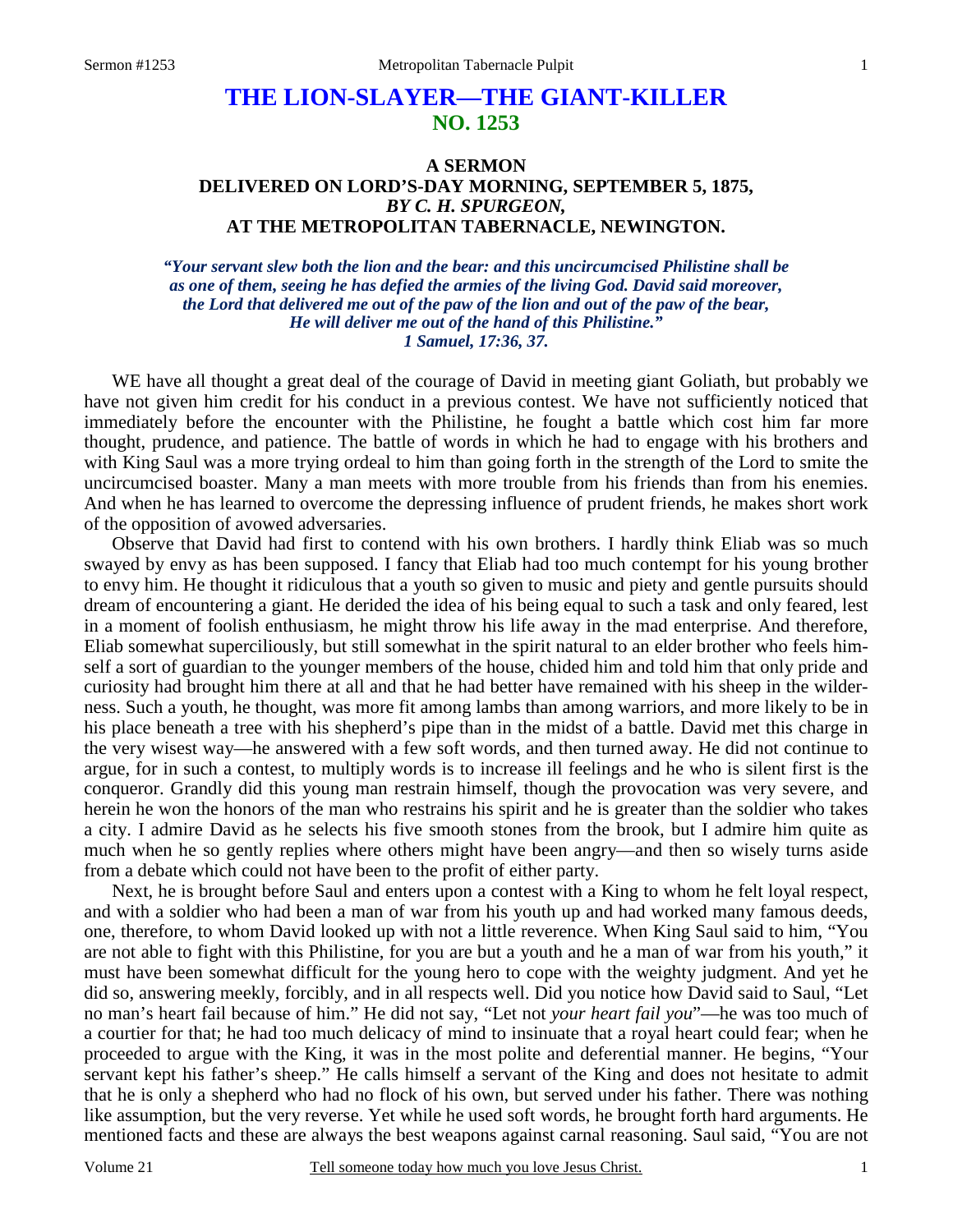able to meet this Philistine." But David replied, "Your servant slew both the lion and the bear." He placed facts against mere opinions and won the day. He did not quote Scripture to the King, for I suppose he knew Saul too well for that, and felt that he had not grace enough to be swayed by the promises and examples of Holy Writ. But he brought facts before him, knowing well how to give a reason for the hope that was in him with meekness and fear. His arguments quite overcame the opposition of Saul, which would have dampened the enthusiasm of many. And so Saul not only commissioned him to go and fight the Philistine, saying, "Go, and the Lord be with you," but he actually clothed him in his royal armor, which was of no small value and which, of course, would have increased the honors of the Philistine champion had David fallen before him. Some little faith in David was kindled in Saul's bosom and he was willing to trust his armor in his hands. Thus it is clear that David fought the battles with Saul as admirably as he afterwards conducted his duel with the giant—and he deserves no small honor for it. No, rather unto God be honor who, while He taught His servant's hands to war and his fingers to fight, also taught his tongue to utter right words by which he put to silence those who would have abashed him.

 What was the meat of David's argument? What were the five smooth stones which he threw at the head of carnal reasoning? That shall be the subject of this morning's discourse. We will consider the way in which he argued down all doubts and fears and by the Spirit of God was nerved to go forth to deeds of sacred daring in the name of the Most High, for the same conquering arguments may, perhaps, serve our turn also.

Three things are before us in the text, *recollections, reasonings* and *results*.

**I.** First, RECOLLECTIONS. *"Your servant kept his father's sheep, and there came a lion and a bear, and took a lamb out of the flock: and I went out after him, and smote him, and delivered it out of his mouth: and when he arose against me, I caught him by his beard and smote him, and slew him. Your servant slew both the lion and the bear*.*"* These were noteworthy facts which David had stored up in his memory. And he now mentions them, for they exactly answered his purpose. We ought not to be unmindful of the way by which the Lord our God has led us, for if we are, we shall lose much. Some saints have very short memories. It has been well said that we write our benefits in dust and our injuries in marble. And it is equally true that we generally inscribe our afflictions upon brass, while the records of the deliverances of God are written in water. It ought not to be. If our memories were more tenacious of the merciful visitations of our God, our faith would often be strengthened in times of trial. Now, what did David remember, for I want you to remember the same.

 He recollected, first, that, whatever his present trial might be, *he had been tried before—*tried when he was but a young man peacefully employed in keeping his father's flocks. A lion rushed upon his prey and he had to defend his sheep—that was no small trial for a young man—to have to meet a savage beast, strong, furious, and probably ravenous with hunger. Yet the ordeal had not destroyed him and he felt sure that another of the same kind would not do so. He had encountered that danger in the course of his duty, when he was in his proper place and engaged in his lawful calling. And he had thereby learned that the path of duty is not without its difficulties and perils. He was keeping his flock as he ought to be and yet a lion attacked him. And so you and I have met with trials which did not arise from sin, but on the other hand, came to us because we conscientiously did the right thing and would not yield to temptation. We must not think that we are out of the right road when we meet with difficulties, for we must expect through much tribulation to inherit the Kingdom of God. Severe afflictions and afflictions arising out of holy walking are not new things to us. Let us now remember our old encounters.

 He remembered, too, that *he had been tried frequently*. He had not only been attacked by a lion, but also by a bear. He had been tried in different ways, for lions and bears do not fight exactly in the same manner, neither are they to be met with precisely the same tactics. David remembered that his trials had been of different sorts and that in each case the battle had been hard. It was no small matter to fight hand to hand with a lion, and no child's play to rush single-handed upon a bear. We, also, in looking back, remember sharp encounters with foes of many kinds which were terrible battles to us at the time. Brethren, some of us who have been for years in the ways of the Lord can tell of shrewd brushes with the enemy. We can speak of wounds and ugly rents of which we wear the scars to this day. Many have been our adversaries and furious—yet we have been upheld till now by Jesus, the Captain of our salvation.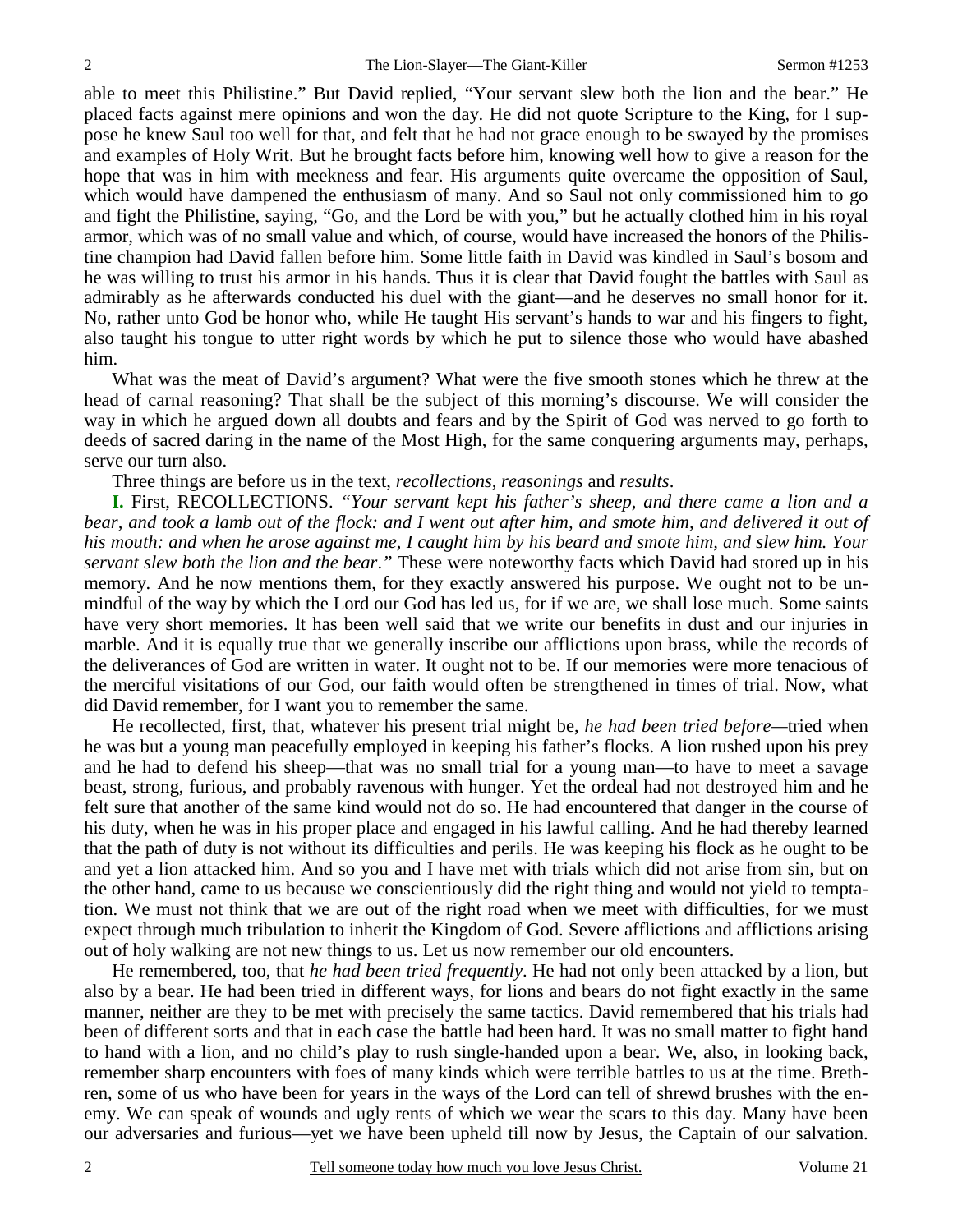Why, then, should we fear concerning the present fiery trial, as though some strange thing had happened to us? Is it a Philistine this time? Well, it was a lion before, and a bear on another occasion—it is only a little change of the same constant trial of our faith—therefore, let us not shrink from the conflict.

 Next, David recollected that *he had risked all in the prosecution of his duty*. He was set to take care of the sheep and the lambs and he did so. A lion had dared to leap into the fold and seize a lamb, and without a single thought of anything but the lamb and his own duty, the young shepherd rushed upon the monster with all the ardor of youth. And smiting him with his crook compelled him to drop his prey. He had put his own life in jeopardy for the poor defenseless lamb. Can you not remember, my Christian brethren, when you also took no thought as to what you should lose if you followed Christ and cared not if it cost you your very life? With earnest honesty you desired to learn what you ought to do and you did it, regardless of the cost. You defied reproach, slander, misrepresentation and unkindness, so long as you could but clear your conscience and honor your Lord. O blessed recklessness! Do you remember those early days when you could cheerfully have gone to prison and to death for Christ's sake? For Scriptural doctrines and ordinances you would willingly have suffered martyrdom. Perhaps some of you have, on more than one occasion, actually risked everything for the sake of integrity and for the honor of the Lord Jesus Christ, even as others have defied the utmost power of Satan and the most virulent hatred of men for the sake of the Lord God of Hosts. You have felt that you could sooner die than deny the truth and sooner perish from off the face of the earth than to turn from the trust which the Lord had committed to you. Look back upon your brave days, my brethren, not that you may be proud of what you did, but that you may be ashamed if you are afraid to do the same today. Blush if what you could do as a babe in grace should appear too difficult for you in riper years. These remembrances have precious uses—they will lead us to bless God and humble ourselves in His presence.

 Next David remembered that *he had on that occasion gone alone to the fray*. The antagonist was a lion. A dozen men might have found themselves too few for the fight and David remembered that in that contest he was quite alone—he had not called in other shepherds to the rescue, but armed only with his crook, he had belabored the lion till the monster found it convenient to leave his prey and turn upon the young shepherd. David was ready for him, seized him by his beard, dashed his head upon the rocks, and did not relinquish his grasp till the king of beasts lay dead at his feet. It was a grand incident, even had it stood alone, but a bear had supplied an equally memorable trophy. Some of us may well recall hours in our past lives when we were all alone and as we went forth to serve the Lord Jesus, our enterprise was regarded as Utopian and spoken of as sure to end in failure. Many a good man has gone forth for Christ's sake even worse than alone, for those who should have aided have done their best to criticize and prophesy disaster. But men whom God ordains to honor have shut their ears to critics and pushed on till they have reached success. And then everybody has said, "We always thought so," and not a few have even claimed to have been ardent admirers all along. Brother, do you remember when everyone said you were foolhardy and self-sufficient, and regarded your course as absurd and sure to come to an end? Remember when they said six months were to see the end of your career, which was a mere bubble and would soon collapse? Ah, those were brave times when the Lord was with you and man's opinion weighed but lightly. It may be that your relatives turned their backs upon you and no man would give you a good word. And yet, in the name of the Lord God of Hosts, you did the right and dared all results. And you have had no cause to regret it, but overflowing reasons to bless God that He strengthened you to "dare to be a Daniel and dare to stand alone." Look back at that courageous hour, and now that you are surrounded by a goodly company of friends, think whether you have as simple a trust in God *now* as you manifested then. If you judge that you have, prove by your actions that you can still dare to go forward under difficulties, unshackled by dependence on an arm of flesh. The discipline of desertion ought not to have been lost upon you—you ought to be all the stronger for having been compelled to walk alone. The friendship of your fellows has been a loss rather than a gain if you cannot now wage singlehanded battle as you did in former times. Have you now become slavishly dependent on an arm of flesh? If so, chide yourself by the memories of braver days.

 David also recollected that on that occasion, when he smote the lion and the bear, *he had nothing visible to rely upon, but simply trusted his God*. He had in his hand no sharp weapon of iron with which to smite the wild beast to the heart. Careless as to weapons, he thought only of his God and rushed on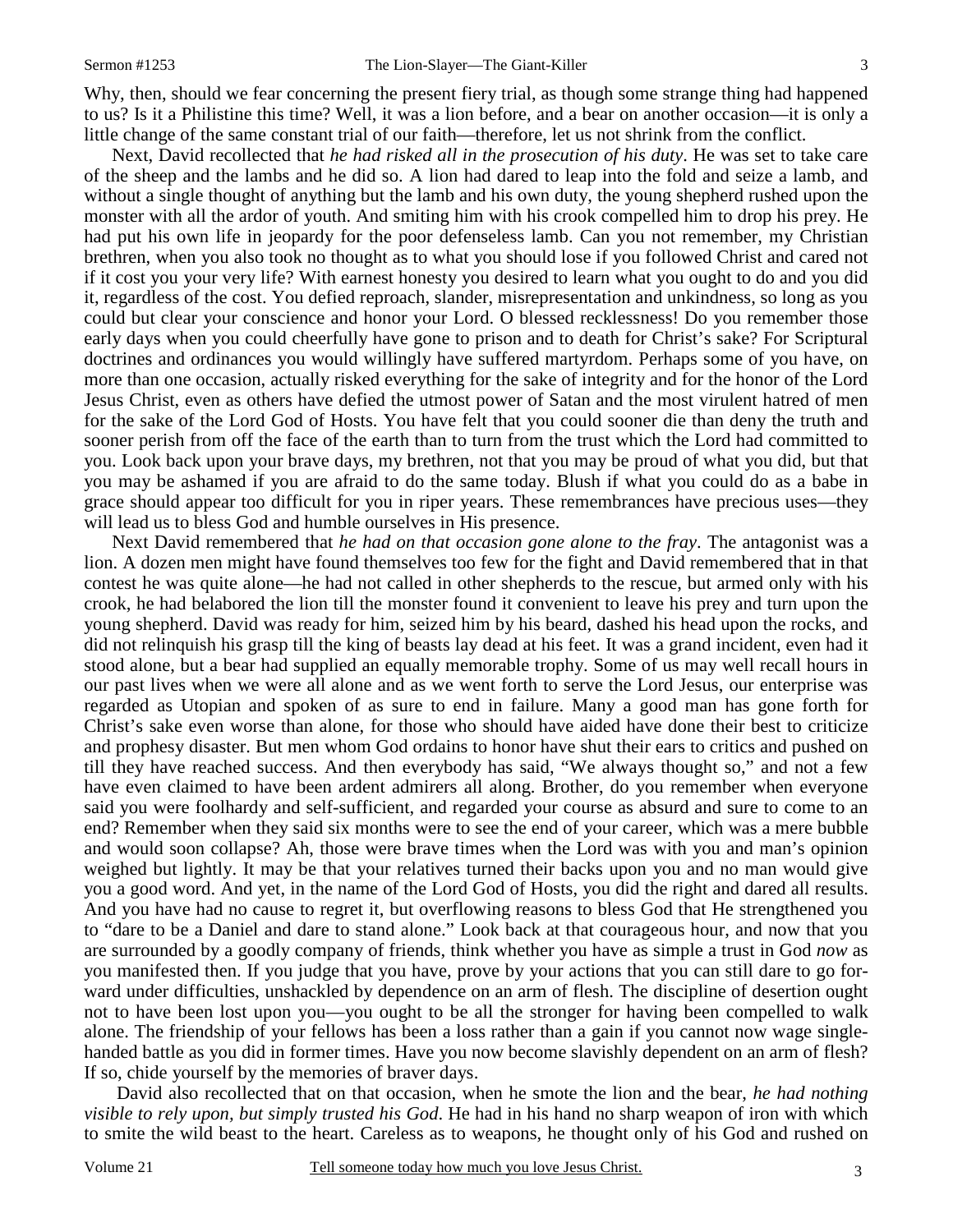the foe. He was as yet a young man, his muscles were not set and strong, neither did he seem fit for such a venturous deed. But his God was almighty and reliant upon the omnipotence of God, he thought nothing of his youth, but flung himself into the fray. What more in the way of help did he need, since God was with him? Oh, brethren, there were times, with some of us, when we commenced our work when our sole reliance was the unseen Lord. We were cast upon the invisible power of God and if that could fail us we must fail. Our attempts were such as carnal reason could not justify, such indeed as only divine interposition could carry through. They were right enough if the divine power could be calculated on, but apart from that, we were near insane. Glory be to God, He has been as good as His word. Our faith has been justified by results and unbelief has been struck dumb. The Lord taught us to rest in Him from our youth up and to declare His wondrous works. And now that we have tried and proved His faithfulness, we dare not hide these things from the generation following. Our witness must be borne even though we should be charged with boasting. "My soul shall make her boast in the Lord." But can it be true that now we have begun to coolly calculate means and to rely upon methods and plans, whereas once we looked to God alone? Do we now trust in this friend and rely on that and distrust the Lord if friends are few? Shame upon us if we do, for this is to leave the way of victory for the path of defeat, to come down from the heroic track to the common highway of carnal reasoning, and so to fall into care, fretfulness, weakness, and dishonor! Happy is the man who trusts in the Lord alone by unstaggering faith. He shall go from strength to strength, but he who chooses to walk by sight shall utterly decay.

 David recollected also that *the tactics which he adopted on that occasion were natural, artless, and vigorous*. All that he did was just smite the lion and the bear with his staff, or whatever came first to hand, and then to fight as nature and the occasion suggested. He did what his courage prompted, without waiting to consult a committee of lion-slayers and bear-trappers. His whole art was faith. This was his science and his skill. He consulted not with flesh and blood. He followed no precedents, imitated no noted hunters, and encumbered himself with no rules. He did his best as his faith in God directed him. He threw his whole soul into the conflict and fought vigorously, for his faith did not make him sit still and expect the lion to die in a fit or the bear to become insensible. He seemed to say to himself, "Now, David, if anything is to be done, you must be all here and every muscle you have must be put to the strain. You have a lion to fight with, therefore, stir up your strength and while you rely upon God, alone, take care to play the man this day for your father's flock." Courage supplied coolness. And energy, backed up by confidence, won the day. Do you remember, my brother, when in your own way you did the same? You were reliant upon God, but not idle. You put your whole force of soul and energy into your Master's service, as if it all rested on you and yet you depended wholly on Him and you succeeded! How is it with you now? Do you now take things easily? Do you wonder that you do not succeed? If you are growing cold and careless, if you are getting sleepy and dull, rebuke your soul and use your past experience as a whip with which to flog yourself into energy. Let it never be said that he who woke himself up to fight a lion now falls asleep in the presence of a Philistine.

 David remembered *that by confidence in God his energetic fighting gained the victory—*the lion was killed and the bear was killed, too. And cannot you remember, brethren, what victories God gave you? When you were little in Israel and despised, yet His hand was upon you; and when few would bid you God speed, yet the Jehovah of Hosts encouraged your heart. And when you were feeble and but a youth, the Lord Jesus helped you to do exploits for Him in your own way. Remember this, and be of good courage this morning in the conflict which now lies before you. David talked of his former deeds somewhat reluctantly. I do not know that he had ever spoken of them before. He did so on this occasion with the sole motive of glorifying God and that he might be allowed to repeat them. He wished for permission from Saul to confront the Philistine champion and bring yet greater glory to God. Brethren, whenever you talk of what God enabled you to do, mind you lay the stress upon God's enabling, and not upon your own doings. And when you rehearse the story of your early days, let it not be as a reason why you should now be exonerated from service and be allowed to retire upon your laurels, but as an argument why you should now be allowed the most arduous and dangerous post in the battle. Let the past be a stepping stone to something higher—an incentive to nobler enterprise. On, on you soldiers of the cross. In God's name eclipse your former selves. As grace enabled you to pile the carcass of the bear upon the corpse of the lion, so now resolve that the Philistine shall increase the heap and his head shall crown the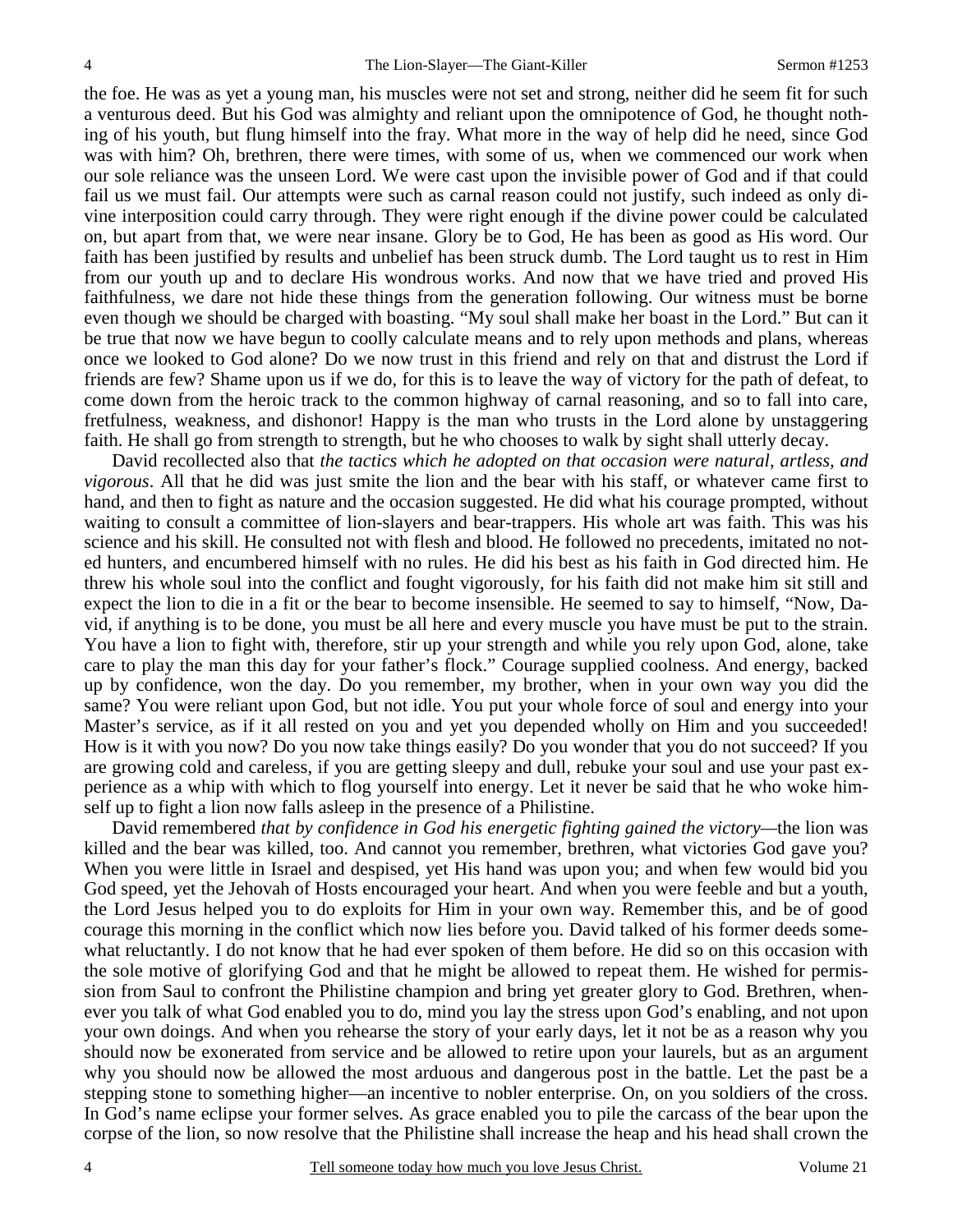whole, to the honor and glory of the God of Israel. So much for recollections. I pity the man who has none of them and I pity, yet more, the man who, having them, is now afraid to risk all for his Lord.

**II.** Now for REASONINGS. David used an argument in which no flaw can be found. He said, "The case of this Philistine is a parallel one to that of the lion. If I act in the same manner, by faith in God, with this giant as I did with the lion, God is the same and therefore, the result will be the same." That seems to me to be very good reasoning and I bid you adopt it. Such-and-such was my past difficulty and my present trouble is of the same order. In that past trial, I rested upon God and acted in a right way and He delivered me. Therefore, if I trust in God still, and do as before, He is the same as ever—and I shall triumph again.

Let us now consider the case and we shall see that it really was parallel. There was the flock, defenseless. Here is Israel, God's flock, defenseless, too, with no one to take up its cause. In all the camp, there was not one single man who dared take up the giant challenge. David was a shepherd and therefore, as a shepherd, bound to defend his flock. And in the present instance he remembered, I doubt not, that Samuel had anointed him to be King over Israel and he felt that some of the responsibility of the anointing rested upon him even then. And if no other man would play the shepherd, the anointed son of Jesse must do it; and so it looked to him like a parallel case—Israel the flock and he the shepherd who must defend it.

 He was alone that day when he smote the lion and so he was this day when he was to confront his enormous foe. Of course it was one of the conditions of a duel that the Israelite champion should go forth alone, and besides that, there was no one in all the camp who was likely to wish to accompany him upon such an errand. So, now that he was all alone, the case was the more truly parallel.

 As for that Philistine, he felt that in him he had an antagonist of the old sort. It was brute force before. It was brute force now. It might take the shape of a lion or a bear or a Philistine, but David considered that it was only so much flesh and bone and muscle—so much brag or roar, tooth or spear. He considered the Philistine to be only a wild animal of another shape because he was not in covenant with God, and dared to put himself in opposition to the Most High. My brethren, a man who has God for a friend is higher than an angel, but a man who is God's enemy is no better than a beast. Reckon him so and your fears of him will vanish. Goliath was mighty, but so was the lion. He was cunning, but so was the bear. The case was only a repetition of the former combat. And as God was not with the lion, nor with the bear, so David felt that God was not with Goliath and could not be, for he was the enemy of God's Israel. And as God had been with him when fighting the wild beasts, so he felt that God was with him now. It looked to him as if he had already twice gone through a rehearsal of all this when he was in the wilderness alone, and therefore he could the more easily go through it now. Perhaps there flashed in his mind the case of Samson, who learned to slay the Philistines by rending a lion when he was alone in the vineyard. So David felt, "I have killed my lion like Samson and now, like Samson, I go to fight this Philistine, or a thousand like he, if need be, in the name of the Lord of hosts."

 The whole argument is this—in the one case, by such tactics we have been successful, trusting in God—and therefore, in a similar case we have only to do the same and we shall realize the same victory. Brethren, here is a fault with most of us, that when we look back upon past deliverances we do not draw this parallel, but on the contrary, the temptation haunts us to think that our present trial is clearly a new case. For instance, David might have said, "When I slew that lion I was younger than I am now and I had more courage and vivacity, but those shrewd brushes have strained me somewhat and I had better be more prudent." Just as you and I say, sometimes, "Ah, what I did was done when I was a young man, I cannot do the same now. That trouble which I bore so patiently, by God's grace, was in other times. But this affliction has come upon me when I am less able to endure it, for I have not the elasticity of spirit which once I had, nor the vigor I formerly possessed." When we want to escape from some arduous work, we do it by trying to show that we are not under the same obligations as in former days. We know in our conscience that if we did great things when we were young we ought to do greater things now that we are older, wiser, more experienced, and more trained in war—but we try to argue our conscience into silence. If the Lord helped us to bear with patience, or to labor with zeal after all the experience we have had, that patience and zeal should now be easier to us than before. Alas, we do not argue so, but to our shame, we excuse ourselves and live ingloriously.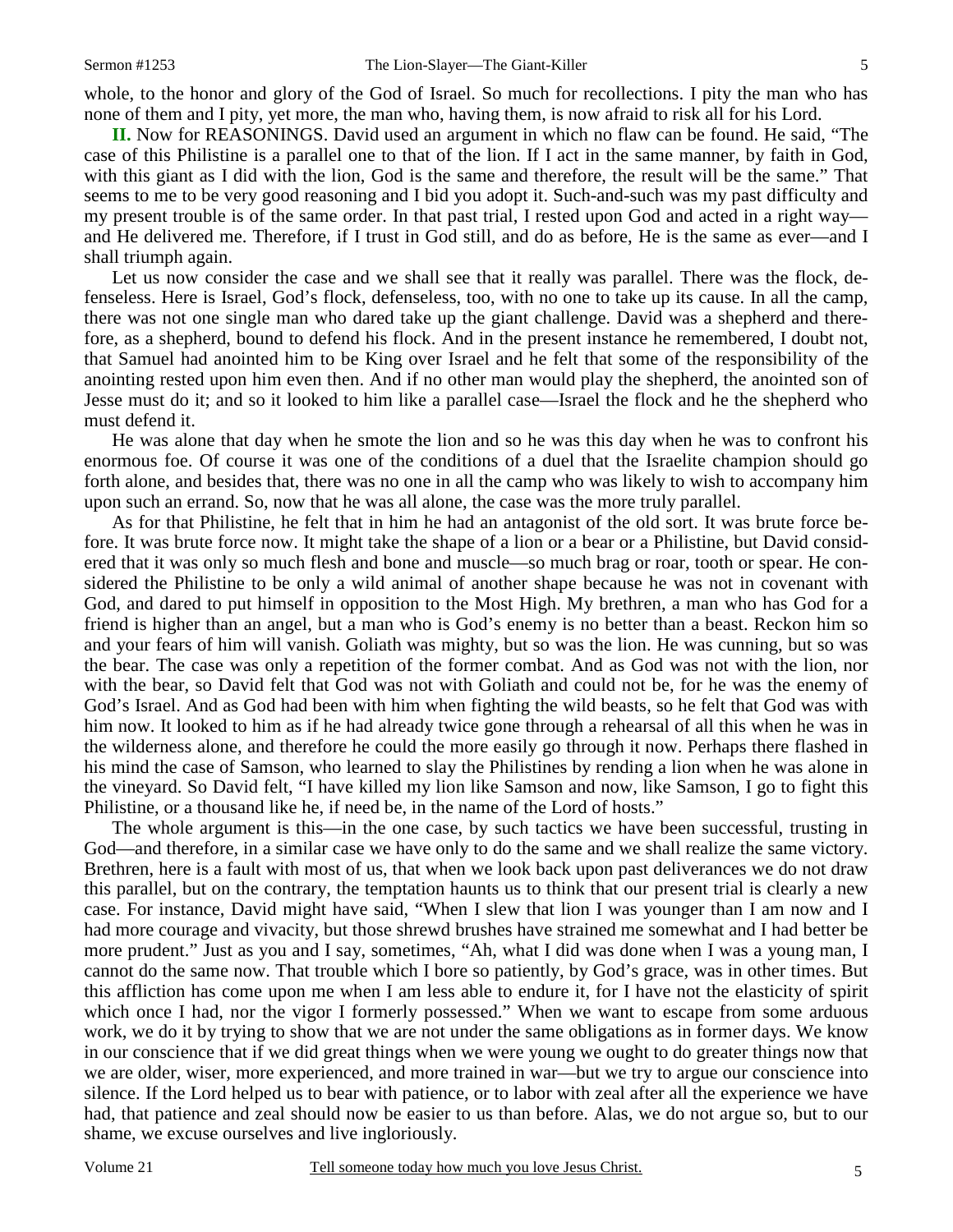I know a man who today says, "Yes. What we did in years gone by, we did in our heroic age, but we are not so enthusiastic now." And why not? We are so apt to magnify our former selves and think of our early deeds as of something to be wondered at but not to be attempted now. Fools that we are! They were little enough in all conscience and ought to be outdone. Oh, dear brethren, this resting on our oars will not do. We are drifting down with the tide. David did not say, "I slew a lion and a bear so I have had my turn at such bouts. Let somebody else go and fight that Philistine." Yet we have heard people say, "When I was a young man I taught in the Sunday school. I used to go out preaching in the villages and so on." Oh, brother, and why not do it now? I think you ought to be doing more instead of less. As God gives you more knowledge, more experience, and more grace surely your labors for Him ought to be more abundant than they used to be, but alas, you do not look on it as a parallel case and so make excuses for yourself.

 Too often in our spiritual work we fix our mind upon the differences rather than upon the similarities. For instance, David might have said, "I would not mind another lion. I can manage lions. I would not be afraid of half-a-dozen more bears, I am used to bears. But this Philistine is a new sort of monster." No, David saw it was the same thing after all a little different in shape but the same brute force and so he went at it with courage. But *we* say, "Alas, there is a great difference. Our present trials have an unusual bitterness in them." "I," cries the widow, "I lost my husband and God helped and my son has been a stay to me. But now he*,* too, is gone, and I have no other son and no one to fall back upon." She points out the difference, though the trouble is virtually the same. Would it not be far better if she pleaded the same promise and believed in the Lord as she did before? One man will say, "Ah yes, I did, on such an occasion, run all risks for God. But, you see, there is a difference here." I know there is, my dear brother, there is a little difference and if you fix your eyes on that, you will drill yourself into unbelief. But difference or no difference, where duty calls or danger be never wanting there, or if you should be called to bear such an affliction as never befell mortal man before, yet remember God's arm is not shortened that He cannot deliver His servants. You have but to commit yourself to Him and out of the sevenfold adversity you shall come forth a sevenfold conqueror.

We are very apt, too, to look back upon the past and say, "I know that there are some grand things the Lord did for me and my venture for His sake turned out well, but I do not know what I should have done if a happy circumstance had not occurred to help me just in the nick of time." We dare to attribute our deliverance to some very "happy accident". It is very base of us to do so, for it was the Lord who helped us from first to last—the happy occurrence was a mere second cause. And cannot God give us another "happy accident," if necessary, in this present trouble? "Alas," our unbelief says, "there was a circumstance in that case which really did alter it, and I cannot expect anything like that to occur now." Oh, how wrong this is of us! How we lose the force of that blessed reasoning from parallels which might have supplied us with courage! God grant we may break loose from this net.

 Possibly our coward heart suggests "Perhaps, after all, this deed of courage may not be quite my calling and I had better not attempt it." David might have said, "I am a shepherd and I can fight with lions, but I was never trained to war, and therefore I had better let this Philistine alone." He might also have discovered that he was better adapted for protecting sheep than for becoming the champion of a nation. We must guard against the use of this plausible pretext, for pretext it is. Brethren, if we have achieved success by the power of God, let us not dote upon some supposed adaptation, but stand prepared to be used of the Lord in any other way which He may choose. Adaptation is unknown till the event proves it—and our Lord is a far better judge of that than we are. If you see before you a work by means of which you can glorify God and bless the church, do not hesitate, but enter upon it in reliance upon your God. Do not stand stuttering and stammering and talking about qualifications and so on, but what your hand finds to do, do it in the name of the Lord Jesus who has bought you with His blood. Prove your qualifications by bringing Goliath's head back with you and no further questions will be asked by anyone—or by yourself.

 So, too, sometimes we frame an excuse out of the opinions of others. We are apt to feel that we really must consider what other people say. Our good brother Eliab may be a little crusty in temper, but still, he is a man of a good deal of prudence and experience. And he tells us to be quiet and let these things alone and perhaps, we had better do so. And there is Saul. Well, he is a man of great acquaintance with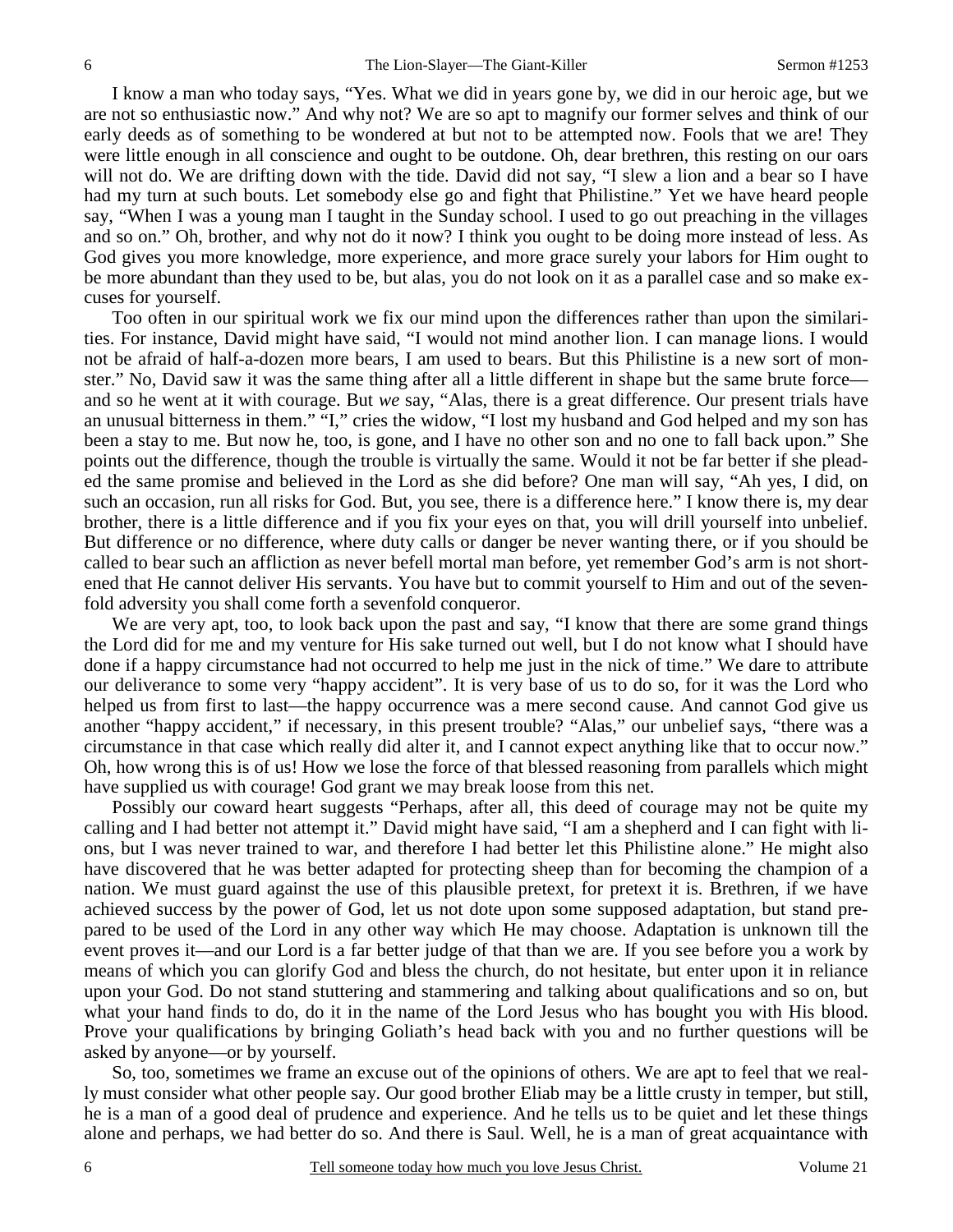such matters. He judges that we had better decline the task and therefore, upon the whole we had better exhibit that prudence which is the better part of valor and not rush upon certain danger and probable destruction. This seeking advice and following cowardly counsel is all too common. We know that some strenuous effort is needed and it is in our power, but we desire ease and therefore, we employ other men to weave excuses for us. It would be more honest to say outright that we do not want to do any more. Were we more full of love to Jesus, this unworthy device would be scorned by us, and in sacred manliness of mind we would scorn the counsel which tends to cowardice. Others cannot bear our responsibility—we must, each one, give an account of himself to God—why, then, yield to the judgement of men? Oh, brethren, fling this folly to the winds. Obey the dictates of the Holy Spirit and close your ears to the advice of unbelief.

 Men or women consecrated to God, if the Lord impels you to do anything for Him, do not ask me, do not ask my fellow church officers, but go and do it. If God has helped you in the past, draw a parallel and argue from it that He will help you in the present. Go, and the Lord go with you. Do not fall prey to that wicked unbelief which would rob you of your strength.

**III.** The last thing is RESULTS. The results were, first, that David felt he would, as he did before, *rely upon God alone*. Come to the same resolution, brethren. God, alone is the source of power. He alone can render real aid. Let us then rest in Him, even if no other help appears. Is not the Lord alone enough? That arm which you cannot see will never be palsied. Its sinews will never crack, but all the arms of mortals upon which you so much love to lean must one day turn to dust in the tomb. And while they live, they are but weakness itself. Trust in the Lord forever, for in the Lord Jehovah there is everlasting strength. David had found wisdom's self when he said, "My soul waits only upon God, for my expectation is from Him."

 David resolved, again, *to run all risks once mor*e, as he had done before. As he had ventured himself against the lion, so would he put his life in His hands and engage the Philistine. Come wounds and maiming, come piercing spear or cutting sword, come death itself, amid the taunts and exultations of his giant foe, he would still dare everything for Israel's sake and for God's sake. Soldiers of the cross, if you feel that you can do this, be not slow to put it into practice. Throw yourselves wholly into the Lord's service. Consecrate yourselves and your substance to the grand end of glorifying Christ, fighting against error, and plucking souls from destruction.

 David's next step was *to put himself into the same condition as on former occasions*, by divesting himself of everything that hampered him. He had fought the lion with nature's weapons and so would he meet the Philistine. Off went that glittering royal helmet which, no doubt, made his head ache with its weight. Off went the cumbersome armor in which he found it very hard to move. In such a metallic prison, he did not feel like David a bit and therefore, he put all aside and wore only his shepherd's frock. As for that magnificent sword which he had just strapped by his side, he felt that it would be more ornament than use—and so he laid it aside with the rest of the trappings. He put on his pouch and took nothing with him but his sling and stones. This was the old style and he did well to keep to it, for the Lord saves not with sword and spear. We are all too apt to get into a fine harness and tie ourselves up with rules and methods. The art of getting rid of all baggage is a noble one, but few have learned it. Look at our churches. Look at the church at large—is there not enough red tape about to strangle a nation? Have we not committees enough to sink a ship with their weight? As for patrons, presidents, vice-presidents, and secretaries, had not Christianity been divine it could not have lived under the load of these personages who sit on her bosom. The roundabouts are worrying straightforward action out of the world. We are organized into strait waistcoats. The vessel of the church has such an awful lot of top-hamper that I wonder how she can be navigated at all. And if a tempest were to come on, she would have to cut herself free from nearly all of it. When shall we get at the work? If there should ever come a day when brothers will go forth preaching the Gospel, simply resting in faith upon the Lord alone, I, for one, expect to see grand results. But at present, Saul's armor is everywhere. When we get rid of formality in preaching, we shall see great results. But the churches are locked up in irons which they call armor. Why, dear me, if we are to have a special service, one brother must have it conducted in the Moody method and another can only have Sankey hymns. Who, then, are we that we must follow others? Do not talk to us about innovations and all that—away with your rubbish! Let us serve God with all our hearts and preach Jesus